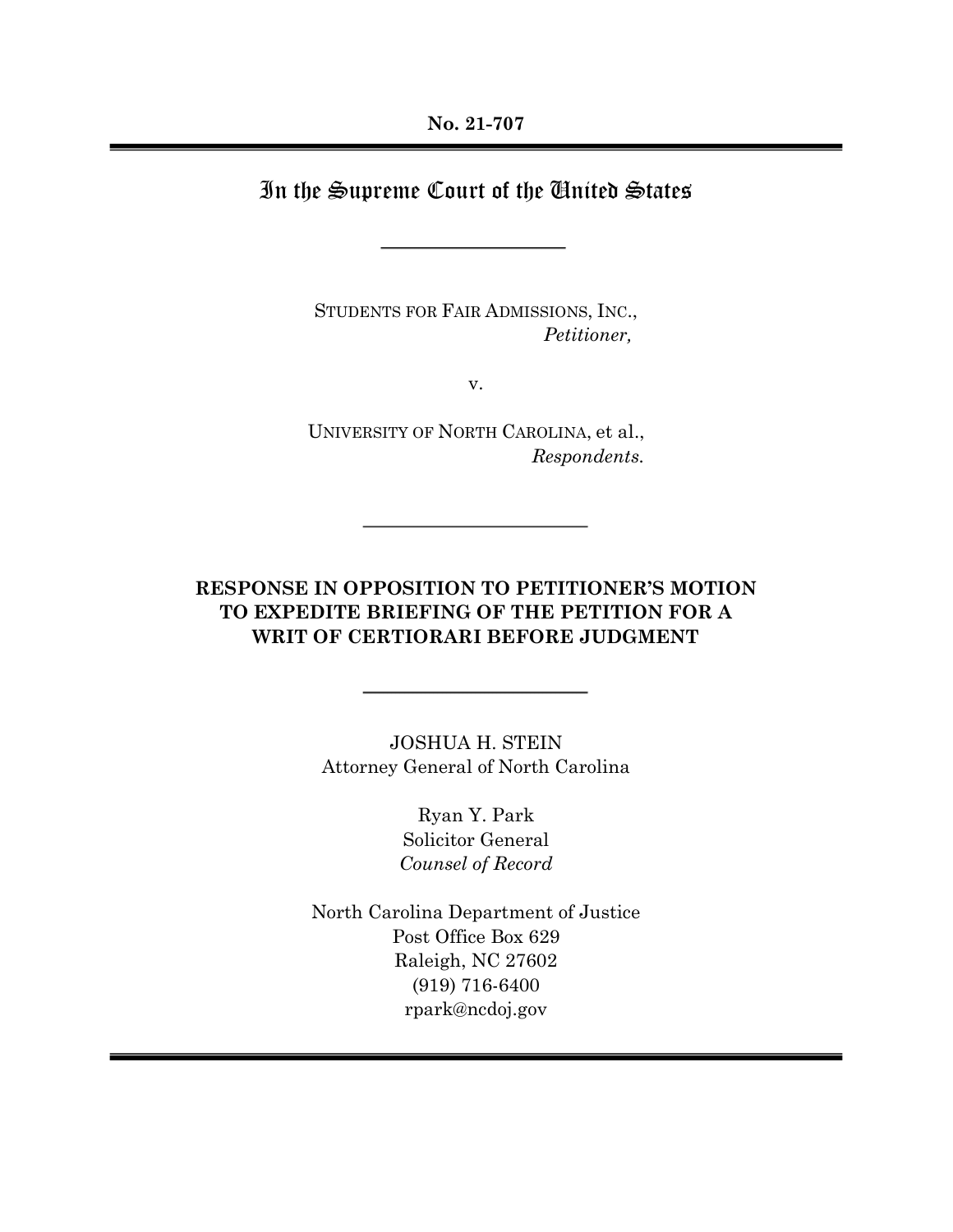Petitioner Students for Fair Admissions' motion to expedite briefing of the petition for a writ of certiorari before judgment should be denied. The University Respondents reasonably need a 30-day extension of time to file their brief in opposition, making that brief due on January 14, 2022. SFFA has identified no exigency that would warrant accelerated briefing. And expedited briefing would prejudice the University in light of this case's voluminous record and the significant pre-existing professional obligations of undersigned counsel, who is appearing for the first time on appeal.

#### STATEMENT

 1. Following seven years of litigation and an eight-day bench trial, the district court below entered a 155-page opinion setting out detailed findings of fact and conclusions of law to support its determination that the University's undergraduate admissions program complies with this Court's precedents on how universities may consider race in making admissions decisions. App. 1-186.

 2. On November 4, 2021, the district court entered judgment for the University. App. 252-53.

 3. Two days later, on November 6, SFFA filed a notice of appeal to the U.S. Court of Appeals for the Fourth Circuit.

4. The Fourth Circuit docketed the appeal on November 10. See Students for Fair Admissions, Inc. v. Univ. of North Carolina, No. 21-2263 (4th Cir.).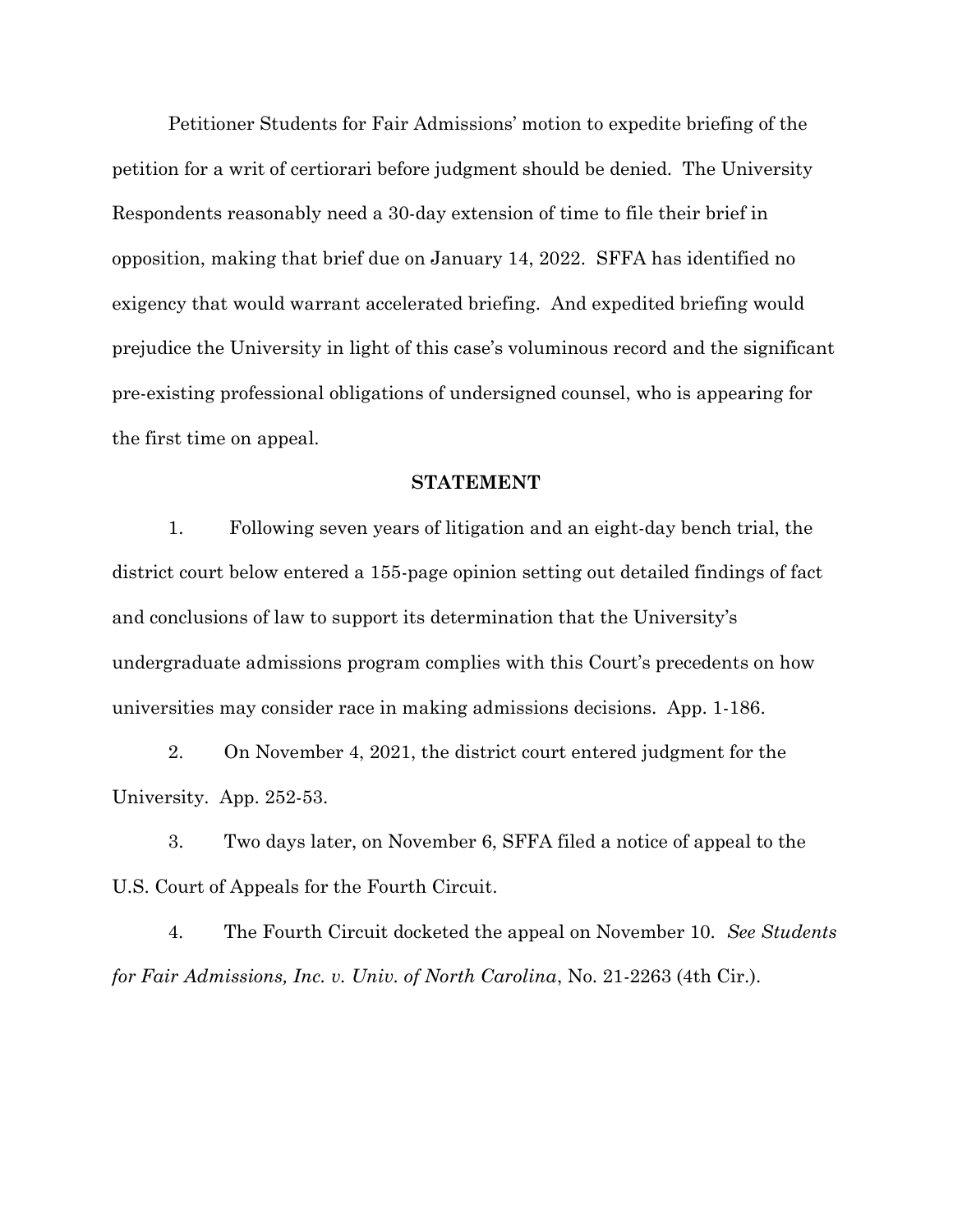5. That same day, SFFA notified the University Respondents for the first time of its intent to file a petition for a writ of certiorari before judgment and an accompanying motion to expedite.

6. On November 11, SFFA filed its petition for a writ of certiorari before judgment. This Court docketed the petition on November 15. The University's brief in opposition is currently due on December 15. See S. Ct. R. 15.3.

7. In the motion to expedite that it filed with its petition, SFFA seeks an order from this Court that requires the University to respond to the petition within 30 days. Mot. 1.

#### ARGUMENT

1. The University reasonably needs a 30-day extension of time to file its brief in opposition. SFFA has identified no exigency that would warrant accelerated briefing. Expedited briefing would also prejudice the University. SFFA's motion should therefore be denied.

2. First, SFFA has identified no exigency that would warrant accelerated briefing on its petition for a writ of certiorari before judgment. The district court below applied this Court's precedents to conclude that the University's use of race in its undergraduate admissions program is lawful. The district court's fact-intensive application of settled law maintains the status quo—a more than 40-year-old legal framework for how universities may lawfully consider race in admissions decisions. Fisher v. Univ. of Texas at Austin, 136 S. Ct. 2198 (2016); Grutter v. Bollinger, 539 U.S. 306 (2003); Regents of Univ. of California v. Bakke, 438 U.S. 265 (1978). By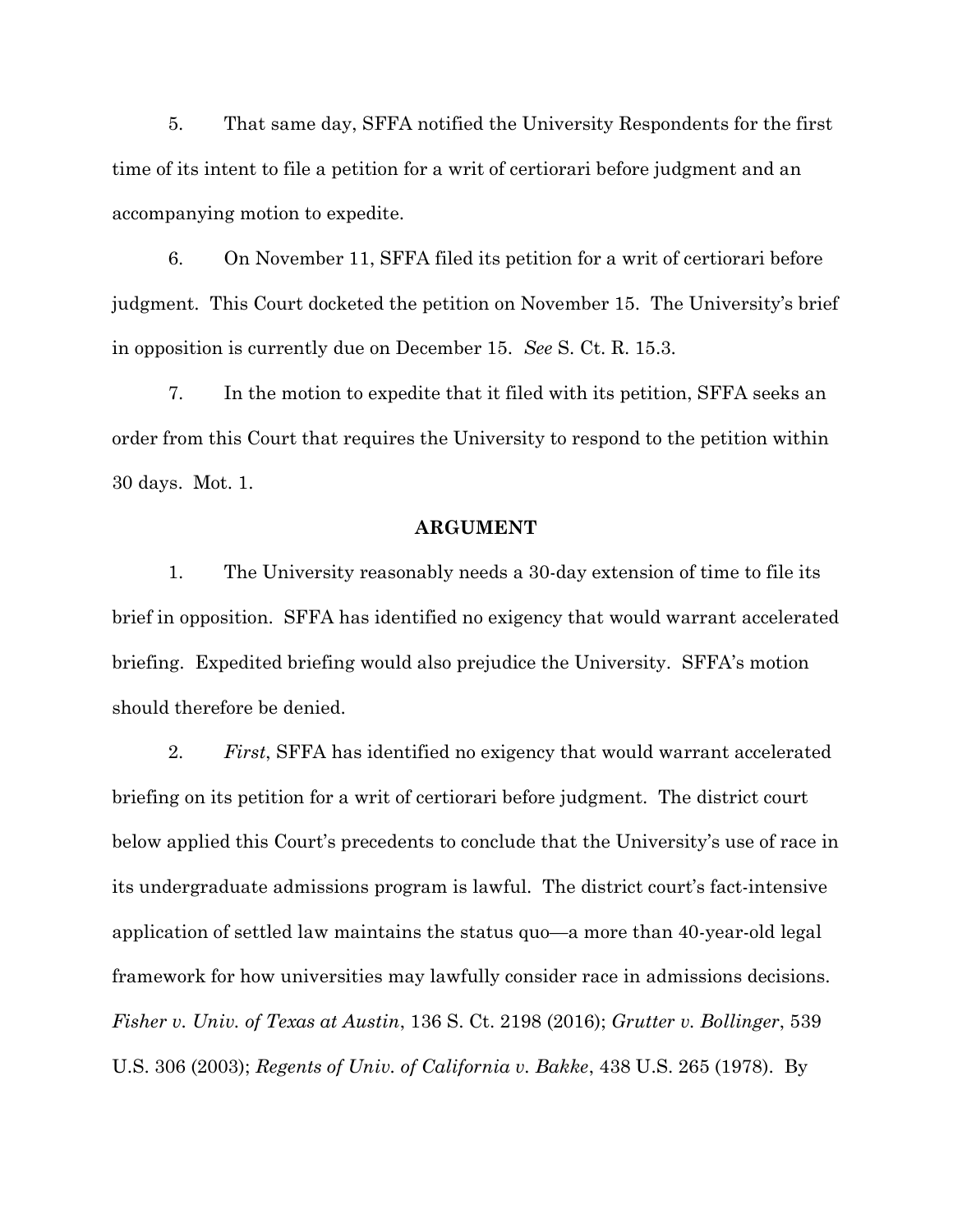contrast, SFFA seeks to upend the status quo by giving this Court the "opportunity" to overrule its precedents as quickly as possible. Mot. 2. But SFFA has identified no aspect of the district court's careful and exhaustive decision that would warrant such a hurried process.

3. The Fourth Circuit proceedings to date only reinforce this conclusion. The Fourth Circuit docketed SFFA's appeal just eight days ago. Although the Fourth Circuit has not yet entered a briefing order, under a typical schedule, SFFA's opening brief would likely be due in December or January, with the University's response brief due in February or March. Thus, the ordinary appellatereview process remains open and available to SFFA while the parties brief its petition in this Court. That is another mark of why expedited briefing is unnecessary here.

4. SFFA's argument for expedited briefing rests entirely on speculation. SFFA guesses that the Solicitor General might "soon" file her brief in response to this Court's CVSG in Students for Fair Admissions, Inc. v. President & Fellows of Harvard College, 141 S. Ct. 2753 (June 14, 2021). Mot. 1. If the Solicitor General files her brief soon, SFFA reasons, expedited briefing here would allow the Court to hear this case alongside *Harvard*. Mot. 1-2. But the Solicitor General has not filed her brief in *Harvard* and has given no indication of when she might do so. Nor has this Court distributed SFFA's petition in Harvard for conference. Thus, SFFA's only reason for expedited briefing—to align this case with Harvard so that the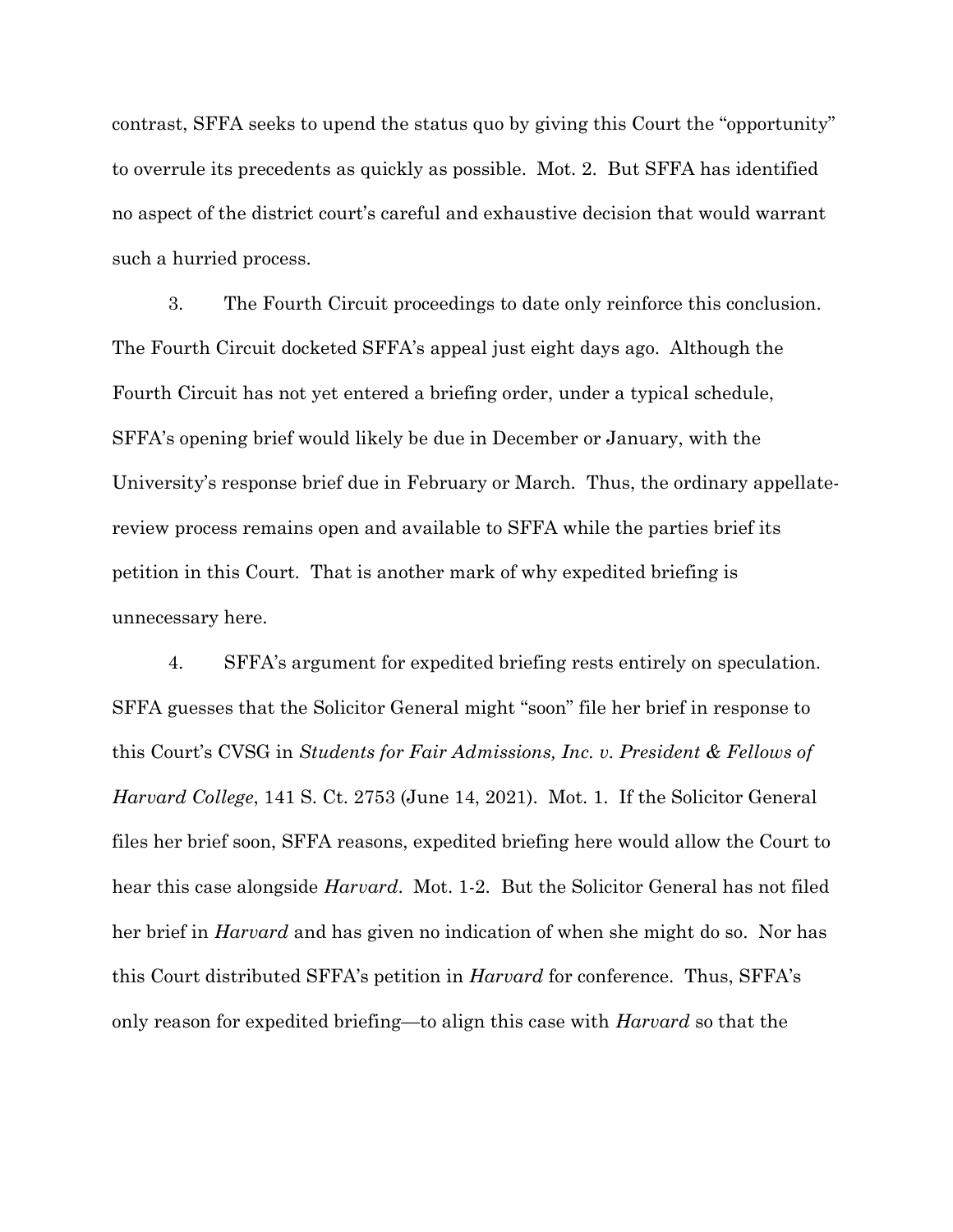Court can hear both cases together before the Term ends—is based on nothing more than conjecture.

 5. Second, expedited briefing on SFFA's petition would prejudice the University. Undersigned counsel is appearing as additional counsel for the University for the first time on appeal. As a result, undersigned counsel reasonably needs an additional 30 days to study the extensive record, consider the University's positions, and prepare the brief in opposition.

 6. The large and complex record in this case supports a 30-day extension. The district court below rightly characterized the record as "voluminous." App. 7. The parties have litigated this case for seven years. The district court held an eight-day bench trial involving 17 live (in-person or virtual) witnesses and more than 250 exhibits. The eight-day bench trial involved significant efforts by the parties to streamline the live testimony due to COVID-19 and otherwise, with substantial additional testimony submitted through declarations, reports, and exhibits. The expert testimony is particularly complex, involving lengthy reports setting out competing statistical models and analyses. And the district court's findings of fact and conclusions of law span 155 pages. A 30-day extension of time to file the brief in opposition is therefore reasonable, particularly given that undersigned counsel did not actively participate in the trial below.

 7. Undersigned counsel also has significant pre-existing professional obligations during or shortly after the current briefing period. For example, undersigned counsel is responsible for merits briefs in numerous significant cases in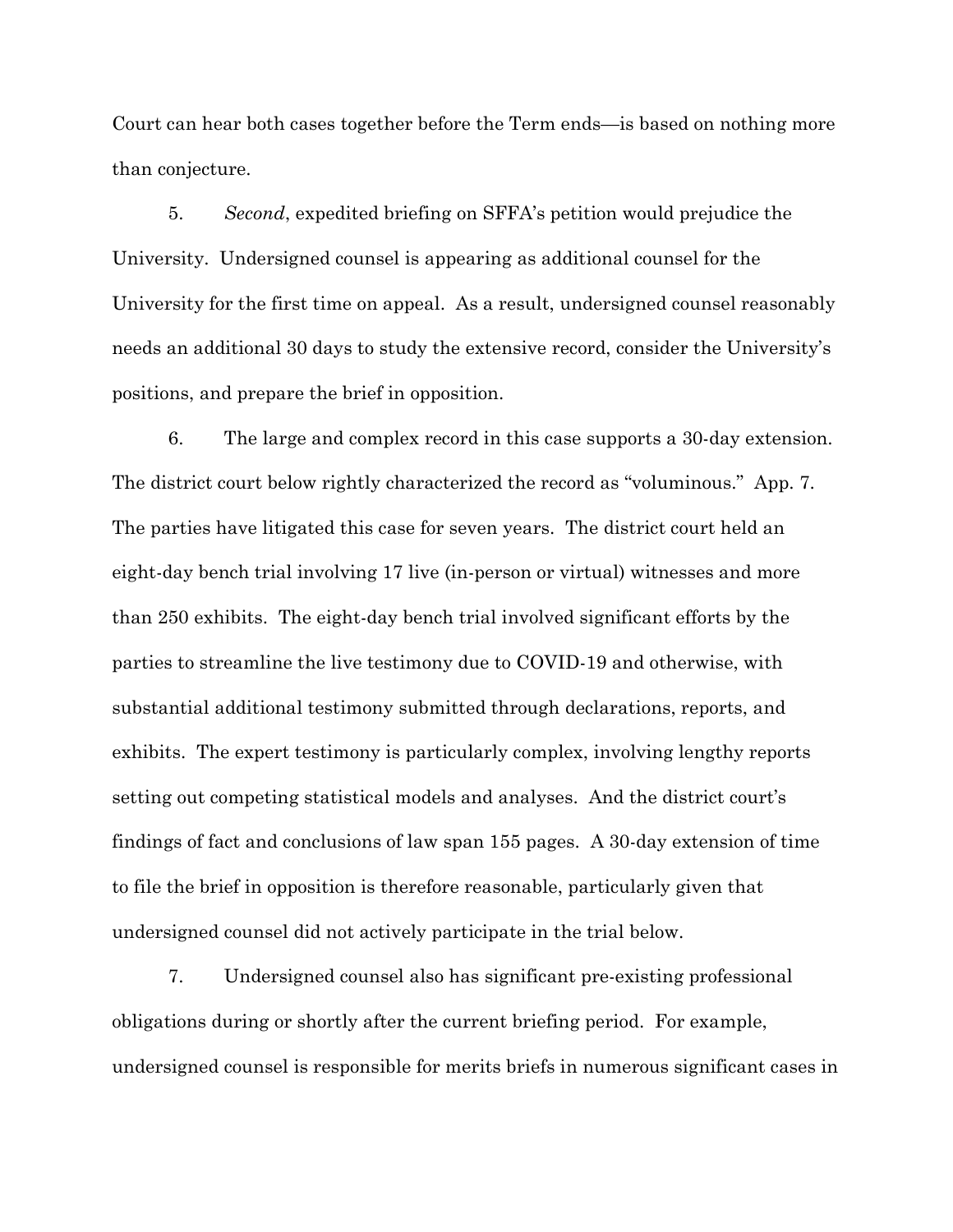the coming weeks, including (but not limited to): B-21 Wines, Inc. v. Guy, No. 21- 1906, a Fourth Circuit case involving a constitutional challenge to certain North Carolina alcohol regulations; Quad Graphics, Inc. v. N.C. Dep't of Revenue, a North Carolina Supreme Court case involving a constitutional challenge to the State's sales tax statutes; State v. Reavis, a North Carolina Court of Appeals case involving a constitutional challenge to restrictions on the possession of firearms; and Singleton v. N.C. Dep't of Health & Human Services, a North Carolina Court of Appeals case involving a constitutional challenge to the State's certificate-of-need law.

 8. A 30-day extension to file the brief in opposition will not prejudice SFFA. As discussed, the Solicitor General has not yet filed her brief in response to this Court's CVSG in Harvard. And this Court has not yet distributed SFFA's petition in that case for conference. Thus, should this Court decide that it wishes to hear this case and *Harvard* together, it will have ample opportunity to do so. Moreover, SFFA did not oppose Harvard's request for a 45-day extension to file its brief in opposition, further demonstrating that SFFA will not suffer any prejudice from the 30-day extension for the University Respondents here.